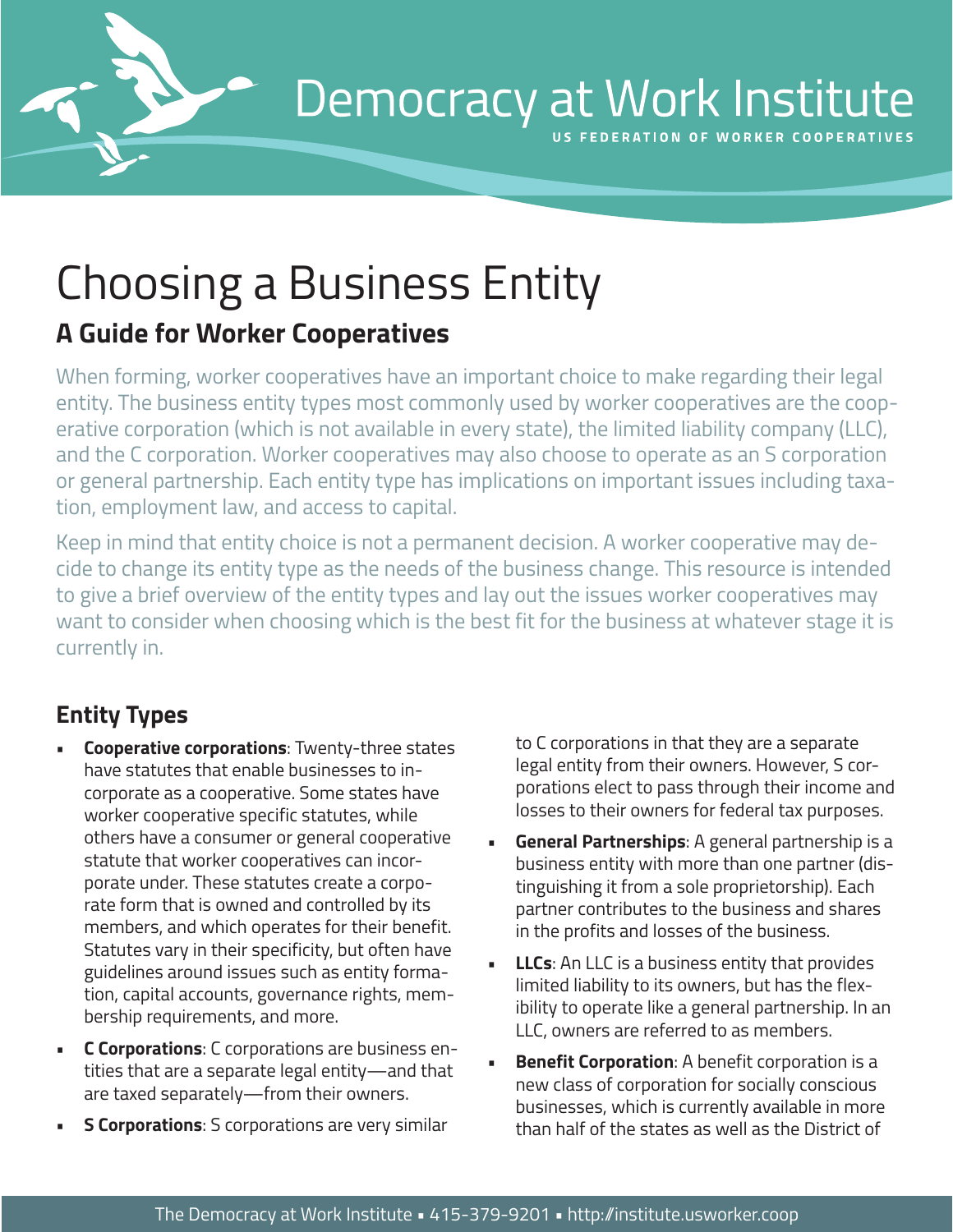

Columbia. Companies that register as a benefit corporation maintain their tax status as a C corporation, S corporation, LLC, etc., but have additional protections and responsibilities relating to their social purpose.

#### **Issues to Consider**

Determining which entity type is best for your worker cooperative depends on the character and goals of the business (as well as which entities are available in your state). There are many factors to consider, including the following:

- **Personal liability:** Are owners personally liable in the case of a lawsuit against the business?
- **Entity name:** Can the organization call itself a cooperative?
- **Demutalization**: How easy is it for the organization to revert to a non-cooperative structure?
- **• Retaining capital in the business**: How easy is it to retain capital in the business for growth or other purposes?
- **Employment law:** Are workers presumed to be employees under this corporate form, such that labor laws apply? This is especially important in the context of businesses that hat cannot pay minimum wage from the onset or prefer having the staff structured as owners as opposed to employees.
- **• Capital access**: To what extent is the business entity friendly to outside investment in a way that maintains cooperative principles?
- **Democratic ownership:** How well is the entity suited to support a democratic ownership structure?
- **• Scale and growth**: What issues arise when a worker cooperative incorporated under this entity type experiences significant growth?
- **Entity taxation:** Does the entity get taxed twice

(once at the entity level and once through dividends to individual owners)? Is there a minimum annual business tax?

- **Formation costs and requirements: What are** the filing fees and how burdensome are the incorporation requirements?
- **Administrative requirements: What are the** ongoing administrative requirements, such as annual reports, board elections, annual meetings, etc.?

#### **Taxation Elections with LLCs**

Worker cooperatives that choose to operate as an LLC have another decision to make—how to be taxed. There are two primary ways to tax an LLC: as a partnership or as a corporation (either a C corporation, S corporation or T corporation).

If the business is taxed as a partnership, the members of the cooperative are taxed on all the profits of the business, including those that stay in the company. While this avoids double taxation and makes for simpler accounting, it also creates a disincentive for re-investment of profits in the company. Additionally, any profits retained in the business are technically owned by individual members, instead of the cooperative itself. As a result, an LLC taxed as a partnership may not be the best choice for cooperatives that have reached a certain stage of growth.

However, the business can move relatively easily between being taxed as partnership versus a corporation or change to another entity type with the help professional advisors. LLCs taxed as a T or S corporation, for example, avoid double taxation, but allow for the flexibility of a membership structure instead of issuing stock. A cooperative may choose to start out as an LLC taxed as a partnership and change its status as it grows.

DISCLAIMER: This resource is for informational purposes only and not for the purpose of providing legal advice. You should contact your attorney to obtain advice with respect to any particular issue or problem.